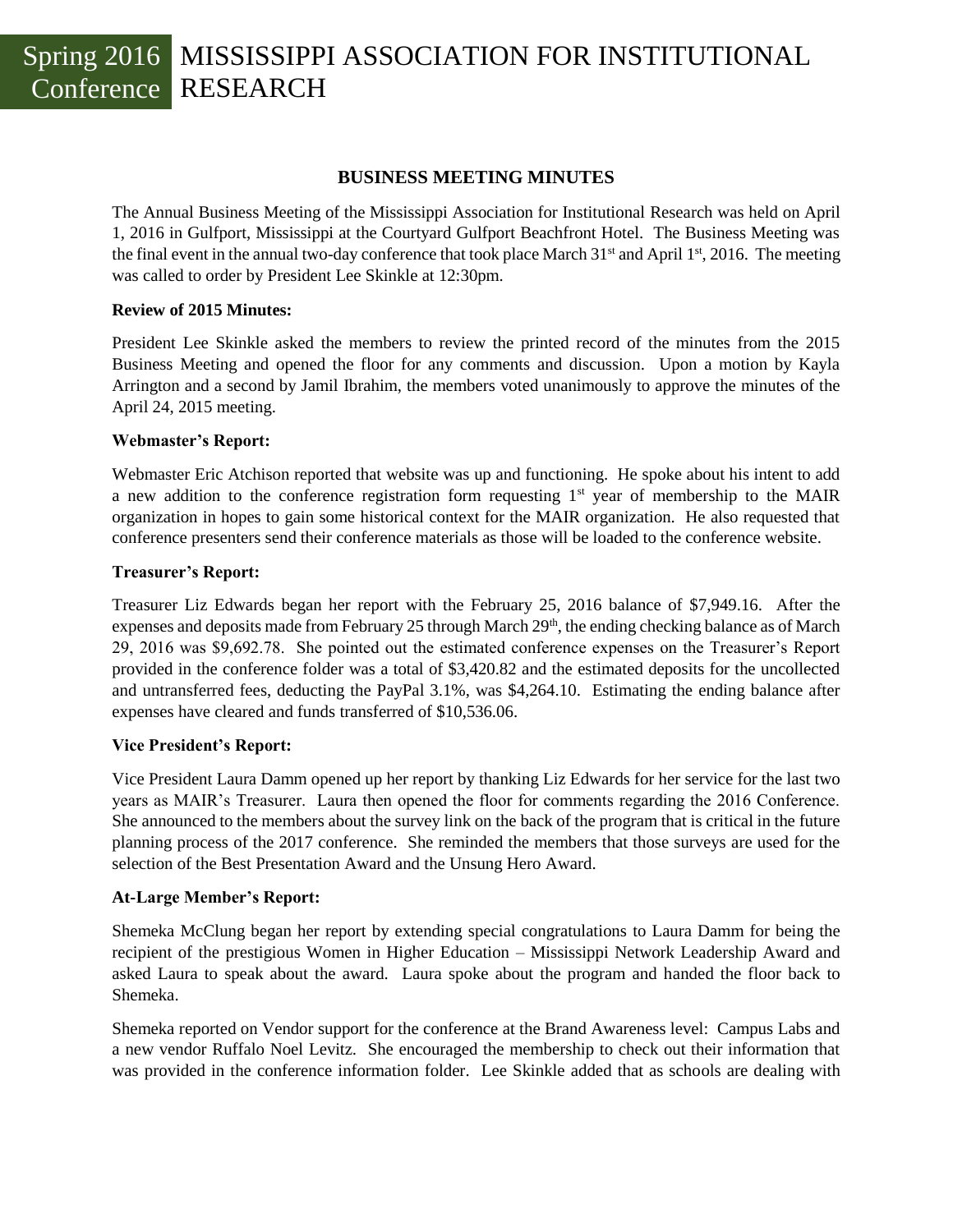# Spring 2016 MISSISSIPPI ASSOCIATION FOR INSTITUTIONAL Conference RESEARCH

vendors throughout this next year that members talk to them to get more awareness of MAIR and potentially more support from vendors in the future for MAIR.

## **Old Business:**

There were no old business items to discuss.

### **New Business:**

- 1. Jim Nichols Service Award President Lee Skinkle spoke about the history of the award and reiterated that this award was meant to go to a recipient that showcased exemplary service and leadership to the organization. The committee decided not to award the Jim Nichols Service Award this year. Lee also thanked the collective executive board for how the 2016 conference was planned balancing all the varying interests and needs of the MAIR membership.
- 2. Laura Damm presented Lee Skinkle with his presidential plaque and thanked him for his leadership for the past two years as Vice President and President.
- 3. Best Presentation Award a reminder went out to the MAIR members that Eric Atchison was awarded and presented with the Best Presentation Award in the opening session of the conference on March 31<sup>st</sup>.
- 4. Unsung Hero As a result of this year's conference evaluations, the Unsung Hero will be awarded for the first time in MAIR history. This award will go to someone that does not meet the qualifications (such as officer status) for the Jim Nichols Service Award but has shown exemplary service to the organization.
- 5. New Proposals Lee Skinkle opened the floor for questions regarding the Student Travel Grant Proposal put together by Eric Atchison and Tiffany Gregory Ward. The proposal was provided to the members in the conference folder. Kayla Arrington had a question about the Award Rubric and how it was referenced. Laura Damm explained that the executive committee will use the proposed rubric to score the submissions. Eric Atchison explained the whole submission and review process. Kayla stated that her question had be resolved by the explanations of the executive council. Lee asked for further questions and then for a motion to accept the proposal. Upon a motion by Timothy Dedeaux and a second by Angie Mason, the members voted unanimously to accept the Student Travel Grant Proposal as it was presented.
- 6. Lee opened the floor for any more business to be discussion. No members brought any business to the floor.

## **Officer Nominations:**

As stated in the By-Laws, the following officer positions were filled by succession for 2016-17:

- Lee Skinkle will serve as Past President
- Laura Damm will serve as President
- Eric Atchison will serve a third year as Webmaster

In absence of Past President Carolyn Warren, Lee Skinkle presented the slate of officers for the upcoming year.

Eric Atchison of IHL has been nominated for Vice President (must be from a 4 Year Institution). Lee Skinkle opened the floor for any further nominations. No additional nominations were made.